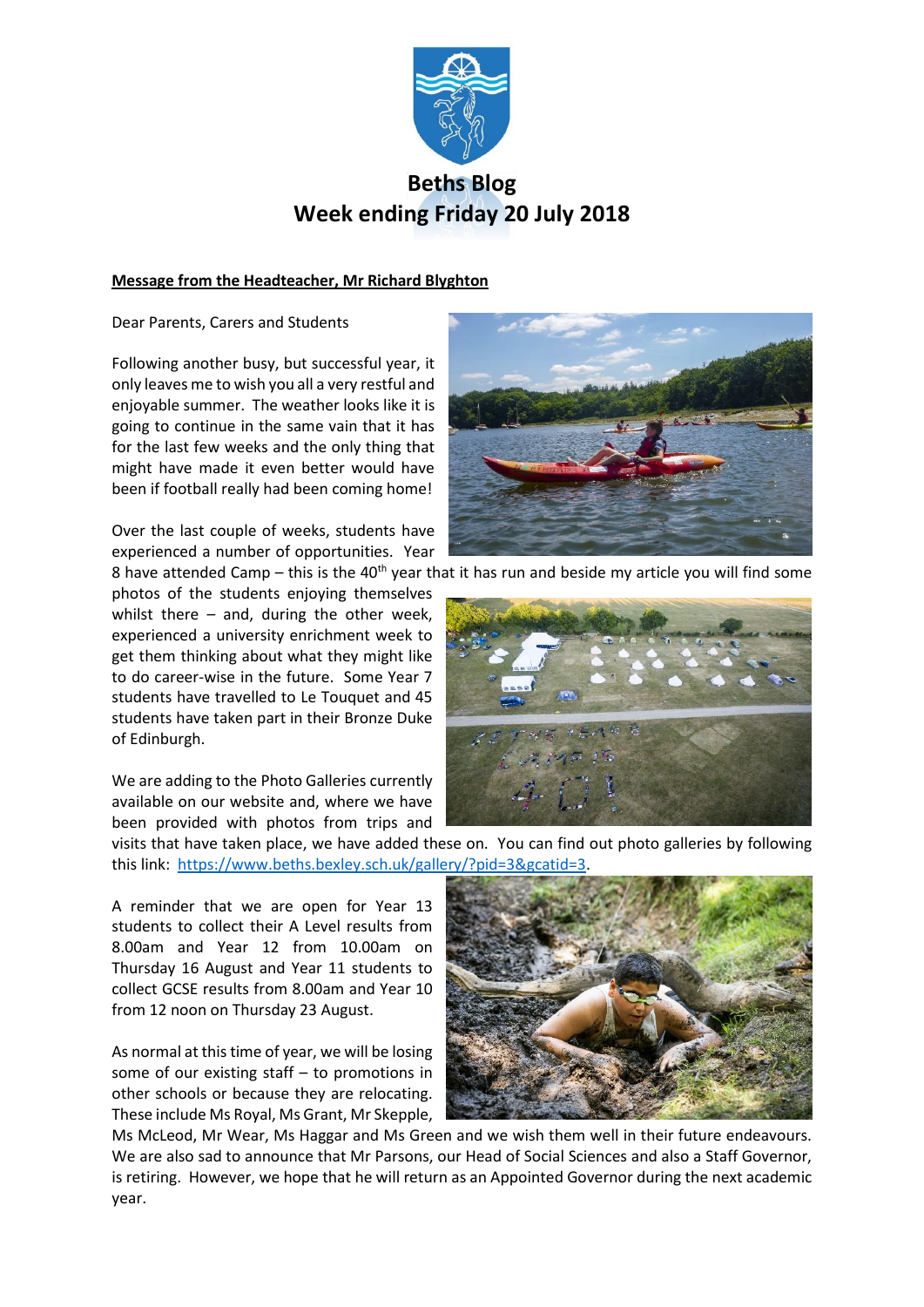We will also be welcoming a number of new staff to the school including Mr O'Brien who joins us as an Assistant Head from Skinners School and Ms Leonard as Head of Social Sciences from Erith School.

Staff return to school on Monday 3 September for a 'staff only day' and we look forward to welcoming students in Years 7 and 12 on Tuesday 4 September (for normal registration at 8.45am) and then all students return on Wednesday 5 September at the normal time. A further reminder that we have a second staff only day on Tuesday 11 September which is when the school closes and becomes an 11+ test centre for the day.

With best wishes.

RJBlyghton

## **Le Touquet**

Some Year 7 students took part in visits to Le Touquet this week travelling by coach through the Eurotunnel to Calais.

They had lunch in Le Touquet which was followed by a trip to the local snail farm and shopping and dinner at the Hypermarket in Calais.



#### **Year 8 Camp**

The second group of boys returned last night from Camp – regaling their parents and carers with the experiences they had enjoyed in the New Forest and the new friendships that had been made.

Camp is a huge operation every year and it is one of the only opportunities that the boys have to really get away from technology and the trappings of the digital world and learn how to enjoy the outdoors and work with their team mates to get through the different challenges placed upon them.

As photos come through, we will continue to add them to the photo gallery on our website and, once put together, will be adding a video of all the adventures that took place.

#### **Stock Exchange Challenge**

On Wednesday, Year 10 students took part in a Stock Exchange Challenge. This workshop helps students with their approaches to teamwork, risk, responsibility, enterprise and profit.

Year 10 spent a ful day working in teams, investing their stake in any of the nine fictitious companies on the ever-changing Stock Market Challenge Trading screen. Including daily newspapers, TV and radio bulletins, the teams are bombarded with



information on their chosen business investments.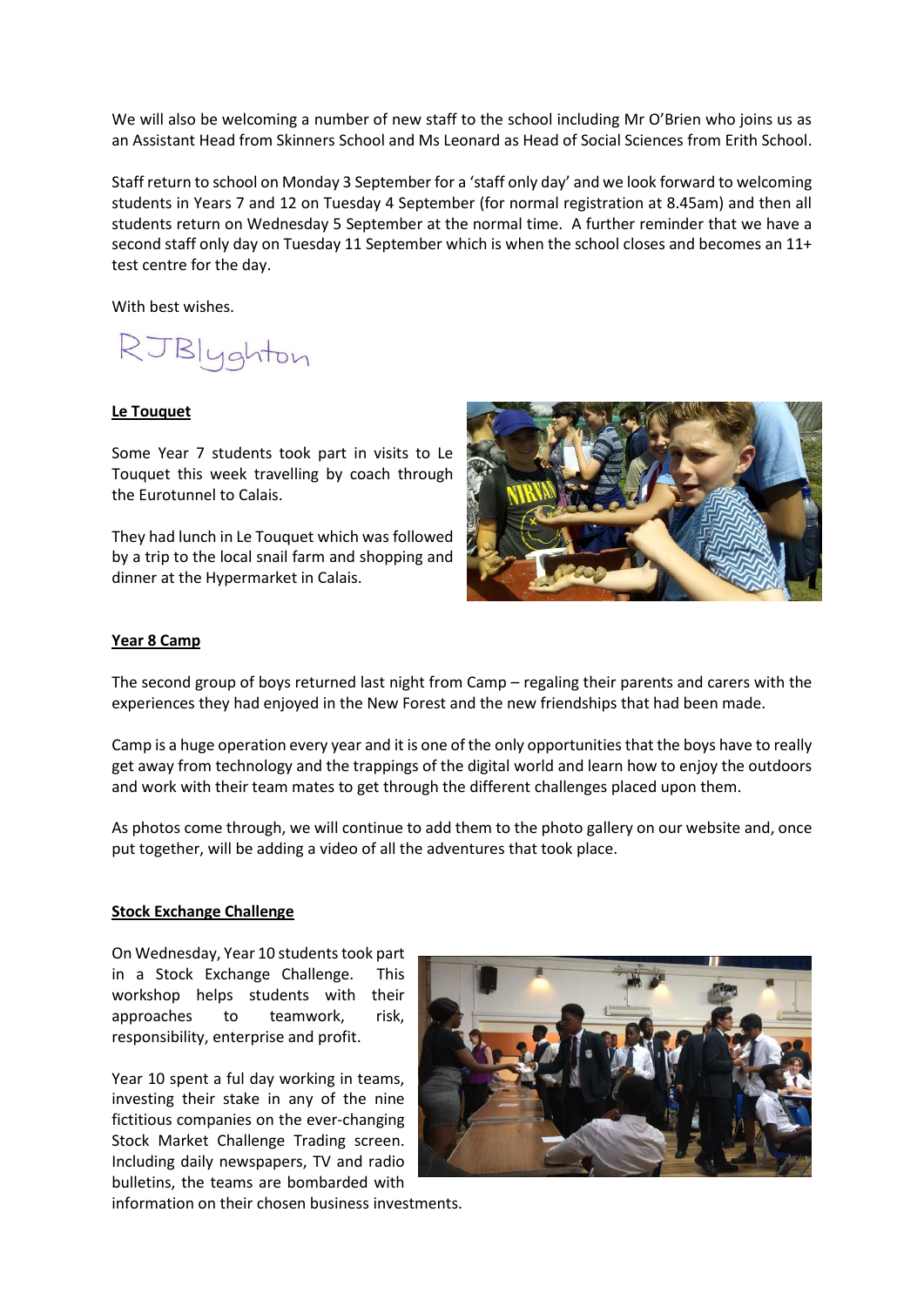Working together, information analysis, taking risks, adapting to changes and predicting success are all vital in this workshop which really brings Financial Education to life!



## **Higher Education and Careers Evening**

As we said in last Friday's Blog, our Higher Education & Careers Evening, held on Thursday 12 July was a really successful event and please find below a couple of photos from the evening.



## **PA Update**

The PA would like to thank all the parents and carers for either supporting our events, buying refreshments at parents' evenings or purchasing raffle tickets, over the last year. We have managed to raise over £8,000 this year to fund much needed equipment for the benefit of the school.

We meet on the second Tuesday of every month (excluding April and August) at 7.30pm at the school. Our AGM takes place in October and we would be delighted to welcome new (and existing) parents and carers along to join us. Further details about this will follow in September.

Another date for your diaries is Saturday 17 November 2018 for the infamous Beths PA Quiz – always a great night out and, again, details to follow during the Autumn term.

In the meantime if you have any questions or would like to get more involved in the PA please do not hesitate to contact us by e-mail a[t Beths.parents.association@gmail.com.](mailto:Beths.parents.association@gmail.com)